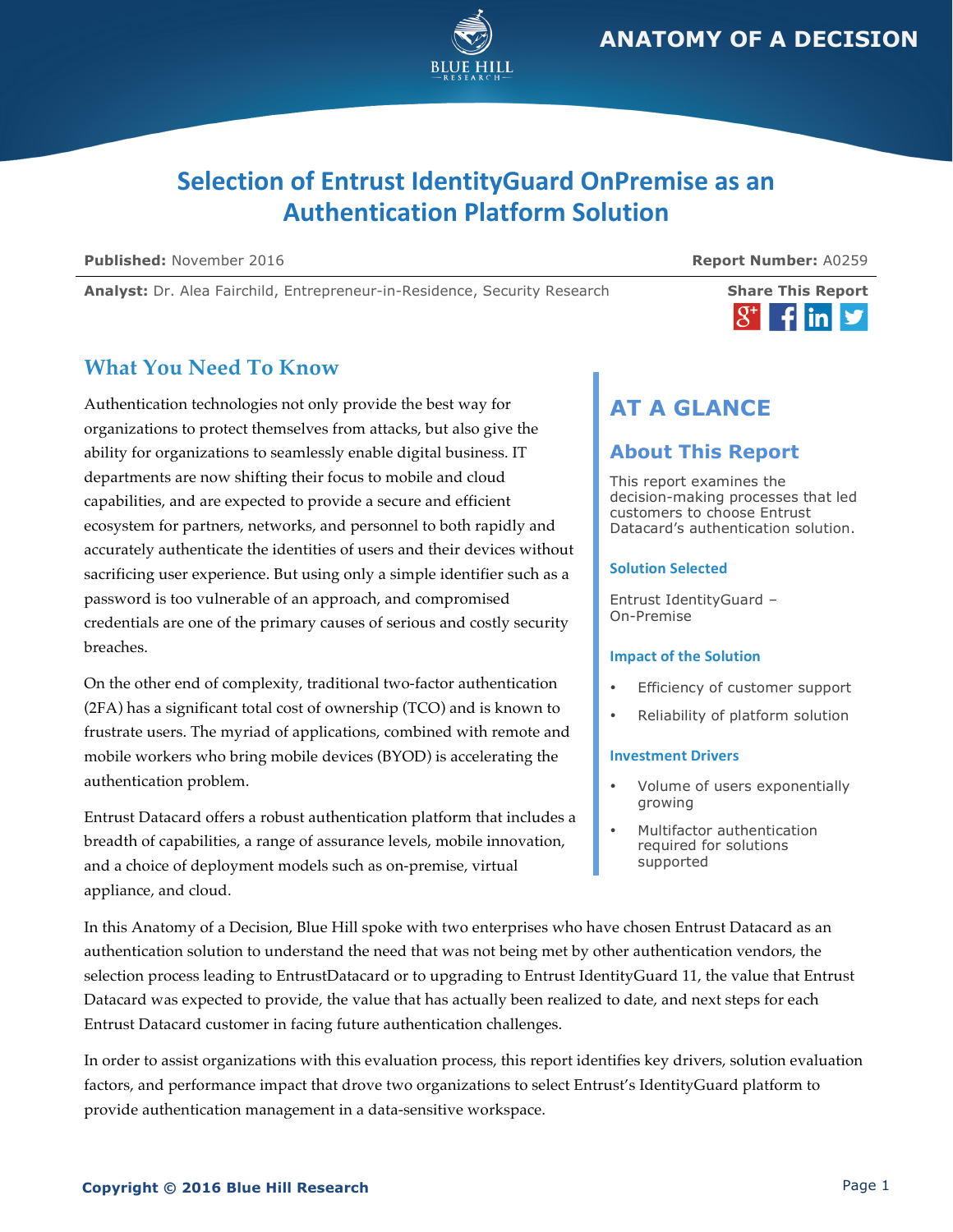

# **Core Investment Drivers**

The need for an authentication platform that automates the process and provides the structure to better manage risk is driven by trends towards leaner IT staffing, an increasing number of people remotely accessing networks and applications with mobile devices, and a plethora of security and authentication alerts needing to be addressed in a rapid manner.

Key contributors to these challenges include:

- A need for flexibility in implementation, given the use of different devices and platforms at different levels of the organization
- Scalability, given the number of users involved and the ease of use for a user to be authenticated

### "

Entrust Datacard allowed us rapid recovery when there is an issue regardless of time of day. Certificate had expired and together with the team at Entrust Datacard, we identified the problem in off hours and sorted the user out so they could log back into the application.

# 55

*Security Administrator National Network of Local Health and Human Services Providers* 

• Quick responsiveness to authentication problems, as the users require rapid access to the applications involved

Another main driver was the need for reliable multi-factor authentication (MFA). Entrust IdentityGuard leverages multiple methods including one-time password tokens, grid cards, and digital certificates; knowledge-based authentication, including personal identification numbers; and adaptive authentication, which includes IP geolocation and device-based authentication.

One of the participants is developing and implementing the provincial Electronic Health Record (EHR) throughout a province in Canada. The EHR is a secure health information-sharing network used by healthcare providers to improve patient care. The participant had a two to three-month timeframe for their solution decision; the slowest part of the decision process was internal, as the Entrust Datacard implementation team was quite responsive. Their decision was made with their technical team and a quick demo from sales that had a strong impact. The rationale for the decision was the choice of platform options and the range of authentication choices. Two-factor authentication (2FA) was a major factor in their decision, as was the flexibility in choice for repository (own or external reporting).

Entrust IdentityGuard is so well-accepted in their organization on the patient/provider side that in future implementations, they will be replacing their corporate solution (RSA) with the Entrust Datacard authentication solution.

Overall, the profiled organizations shared a common concern with having a variety of authentication options (e.g. mobile token, 2FA) to choose from, and considering a stable platform with excellent customer support mandatory.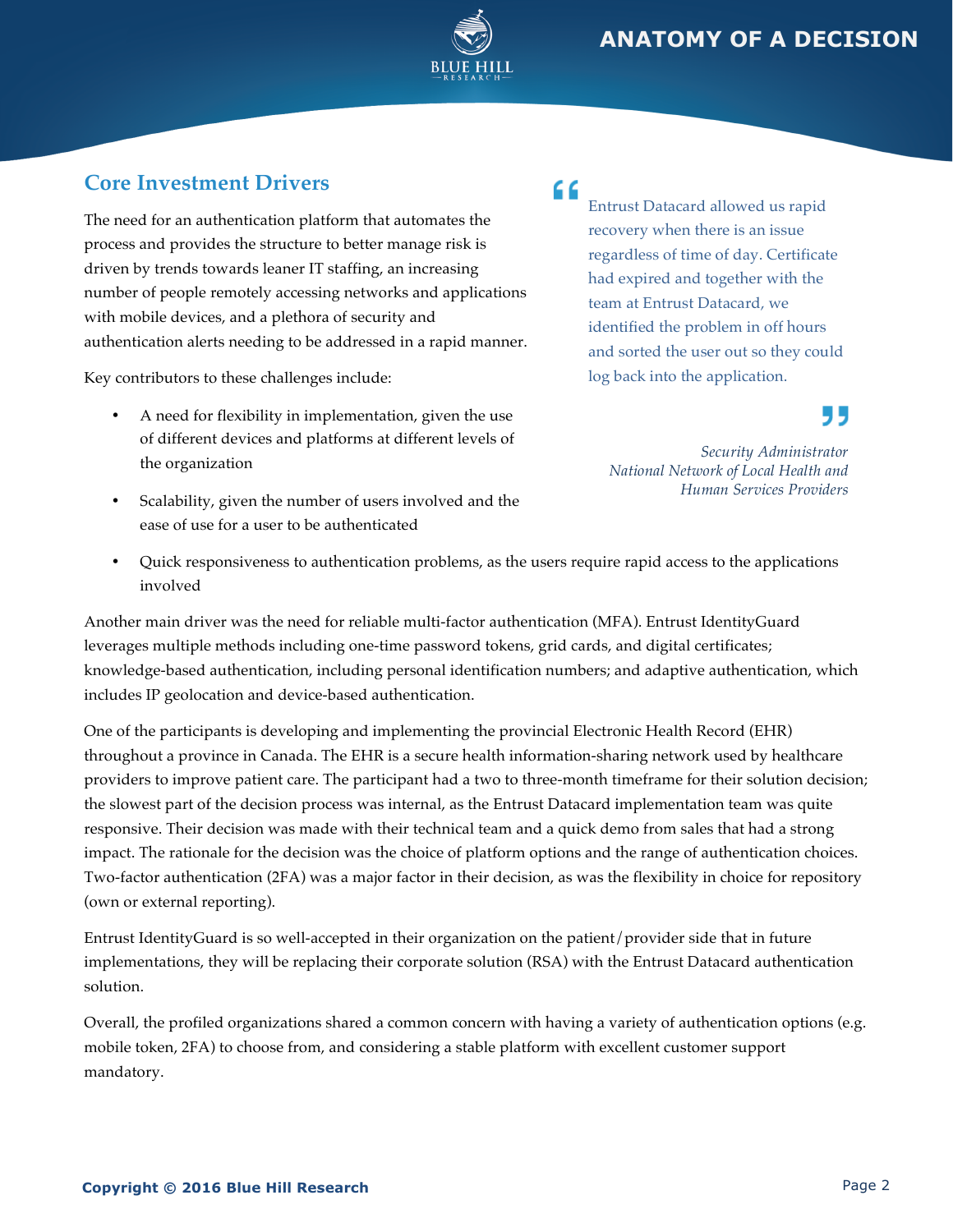

# **Solution Evaluation and Selection**

Why implement an automated authentication platform? Blue Hill identified four factors used in the evaluation of these solutions, reported among participants:

- Choice of authentication technology solution (hardware, software, mobile-enabled, etc.)
- Ease of use for user authentication
- Responsiveness and quality of customer support
- Solution cost and ease of maintaining solution

Overall, the participants reported that that Entrust IdentityGuard was the only solution considered that provided the mix of functionality sought. The solution's identified ease of use also contributed a top factor in determining selection. The profiled organizations reported that the customer support was attractive both for the ability to rapidly assist users but also to save costs on internal helpdesk support resources.

|                              | <b>Entrust IdentityGuard</b>                                                                                                                                                                                                 | <b>Other Options Considered /</b><br><b>Previous Solutions</b>                                                                                                                                                                                    |
|------------------------------|------------------------------------------------------------------------------------------------------------------------------------------------------------------------------------------------------------------------------|---------------------------------------------------------------------------------------------------------------------------------------------------------------------------------------------------------------------------------------------------|
| <b>Scope of Capabilities</b> | Provided "exactly" the mix of<br>$\bullet$<br>multi-factor authentication capabilities<br>needed to support policy<br>Flexible on repository choices (own or<br>$\bullet$<br>external reporting such as Active<br>Directory) | Solutions did not provide future<br>$\bullet$<br>implementations such as mobile tokens<br>Other solutions were not fully<br>$\bullet$<br>implementable as needed now, lacked<br>certain aspects such as two-factor<br>authentication as an option |
| <b>Ease of Use</b>           | User interface found to be intuitive and<br>$\bullet$<br>easy to use<br>Users proved quick to accept it<br>$\bullet$                                                                                                         | Opinions varied on existing solutions but<br>$\bullet$<br>participants felt that they were not as<br>user-friendly as Entrust IdentityGuard<br>Previous solutions either not fully<br>$\bullet$<br>implemented or cost effective                  |
| <b>Customer Support</b>      | "Very good"<br>$\bullet$<br>Highly responsive with demonstrated<br>$\bullet$<br>willingness to partner with clients                                                                                                          | No observations discussed<br>$\bullet$                                                                                                                                                                                                            |
| <b>Solution Cost</b>         | Pricing competitive with other options<br>$\bullet$<br>considered<br>Help-desk cost reduction with self-service<br>$\bullet$<br>module, reduction of burden on helpdesk<br>resources                                         | Prices varied, with most options considered<br>$\bullet$<br>within acceptable ranges                                                                                                                                                              |

### *Table 1: Evaluation of Entrust IdentityGuard*

Source: Blue Hill Research, November 2016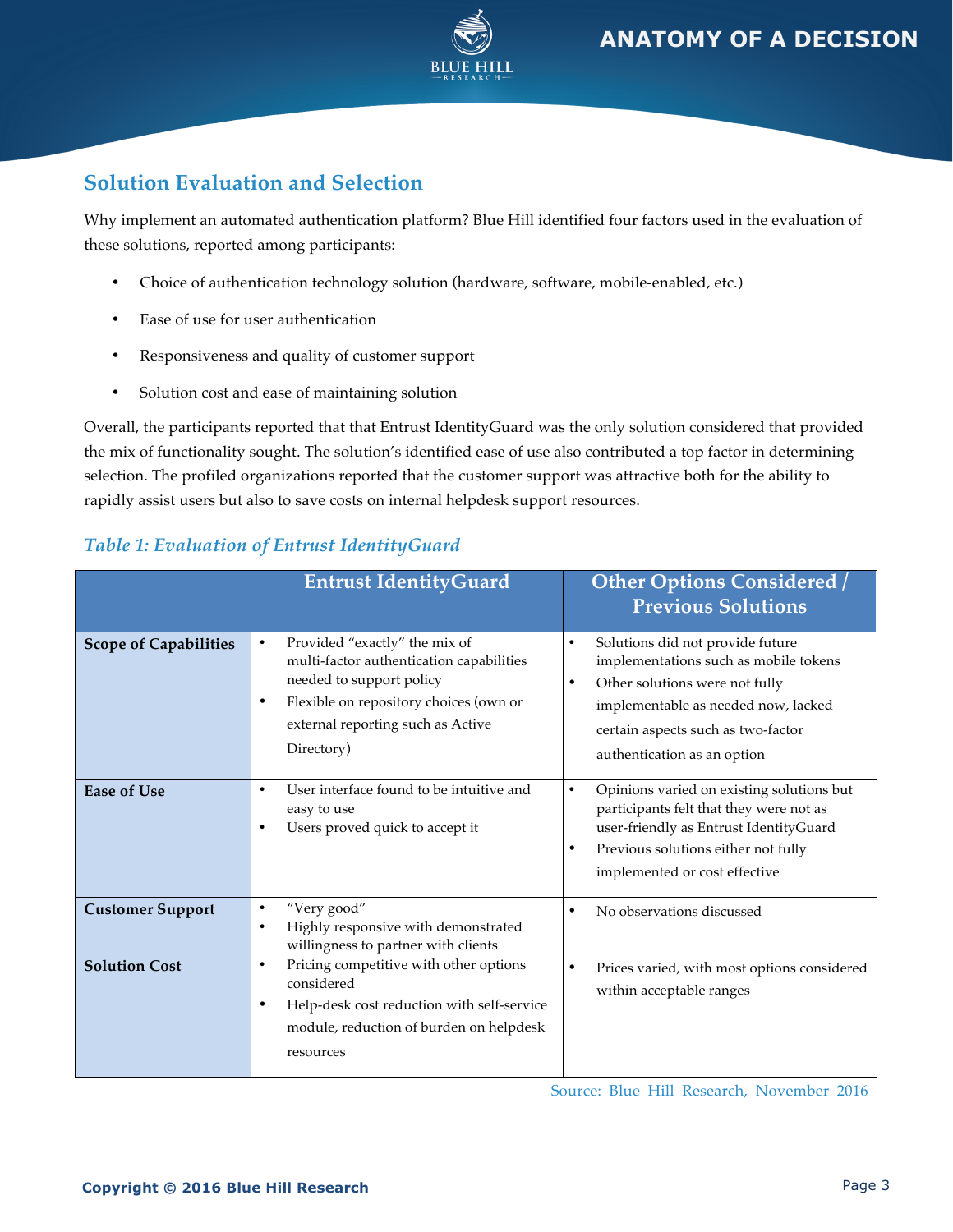



# **Solution Impact Reported**

The two organizations participating in this research selected Entrust IdentityGuard to provide a flexible and

multimodal use of authentication technologies. One of the participants selected Entrust IdentityGuard to improve the range of authentication choices (mobile token, one-time password, etc.). In each case, the primary benefits identified by the participants related to three major areas of value:

- Reduction of cost due to self-service module
- Speed of implementation and ease of maintenance
- Continuity and responsiveness of customer support team

Entrust IdentityGuard is a 'rock-stable' solution. The only mistake to make with it is to ignore the solution for too long as it is so stable or to not take advantage of all the features and functions it provides.

#### *Security Administrator*

55

While the participants identified various aspects of the

solution as contributors to the value provided by Entrust IdentityGuard, these factors ultimately result from a fundamental shift in how flexible they were in both configuration and maintenance of the authentication solution.

Blue Hill thus advises organizations to pay particular attention to the commonality of multi-factor authentication approaches at each company regardless of overall deployment size and maturity level differences. Although authentication is critical in handling sensitive data and its utilization amongst users, authentication also needs to play a role in their networks delivering extraordinary end user experiences. Based on this analysis, organizations confronted with complex sets of users and networks should consider multi-factor authentication as a must for their authentication platform, and remember that the growth of mobile device usage will play an increasing role in authentication technologies.

### **Conclusions**

We have examined in this Anatomy of a Decision the choices Entrust Datacard customers have made to define an ecosystem that uses today's state-of-the-art authentication technology by enhancing their technology option choices to provide a more robust security profile. The goal is to create authentication deployments that are rigorous, highly cost-efficient, and willingly used by network partners and service providers that protect the sensitive data of consumers.

As these participants are both healthcare business models with both sensitive information and strong regulatory compliance issues, it is evident that the resulting efficiency in authentication has improved user attitude towards using authentication technologies and improved trust in the respective networks.

# **Key Observations and Takeaways**

Entrust's IdentityGuard platform represents an example of a robust authentication solution platform with an excellent reputation for customer support allowing participants to reduce cost and increase user trust and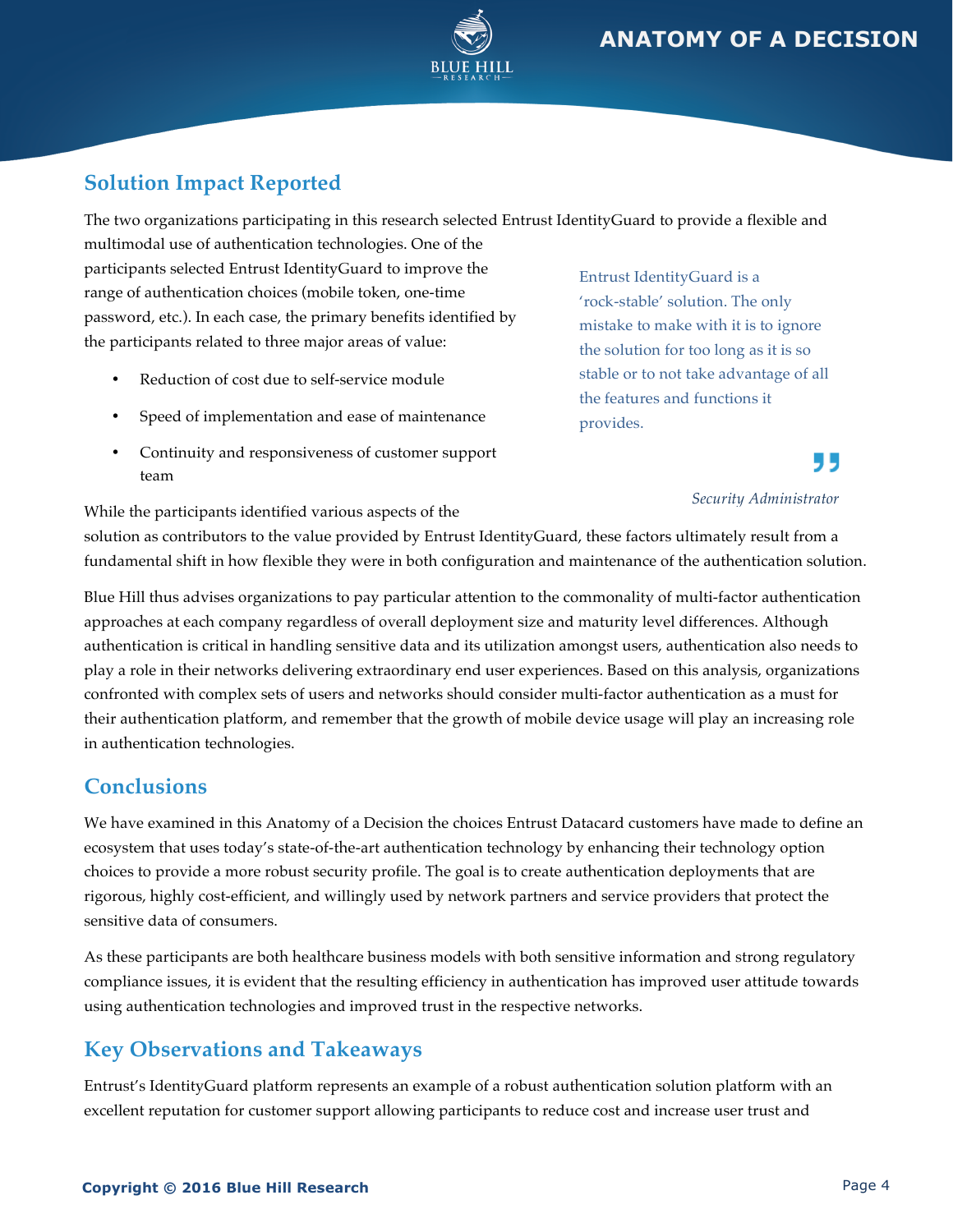

satisfaction. The more sensitive the data is, the higher the priority must be on the robustness and security of the solution. In these two cases, the participants were handling sensitive health care data across a network of multiple participants. Doctors, nurses, and administrators accessing EHR records have a regulatory need to utilize compliant 2FA software for electronic prescription of controlled substances, for example. Ease of use of authentication is vitally important as healthcare providers and facilitators can become increasingly frustrated by the need to use complicated passwords, tokens, cards or other cumbersome forms of authentication to log into their EHR

" We use this in our consumer network, and we intend to replace our corporate authentication solution in future with IdentityGuard due to its 2FA implementation.

"

*Solution Architect Healthcare Service Provider*

system. Evolving business needs around these kinds of applications, use of the cloud and mobile devices, combined with rising threats, and the need to reduce costs, require multiple considerations for access control. Multi-factor authentication serves a vital function within any organization by securing access to corporate networks, which protects the identities of users and their sensitive data.

With a wide variety of access control offerings available today, it is important for organizations to carefully evaluate the available solutions before making a decision on which solution to implement. When choosing a solution, organizations should take a number of factors into account, including: the cost of supporting the platform, the scalability of the solution, the number of authentication technologies it supports, and the reliability of the platform to make the users more confident and trusting in authentication as an activity.

Implementing Entrust IdentityGuard as an authentication platform, with its multi-factor authentication and excellent customer support is, in Blue Hill Research's considered opinion, the best way to effectively enable superior network authentication in this rapidly-Smobilizing multi-enterprise world.